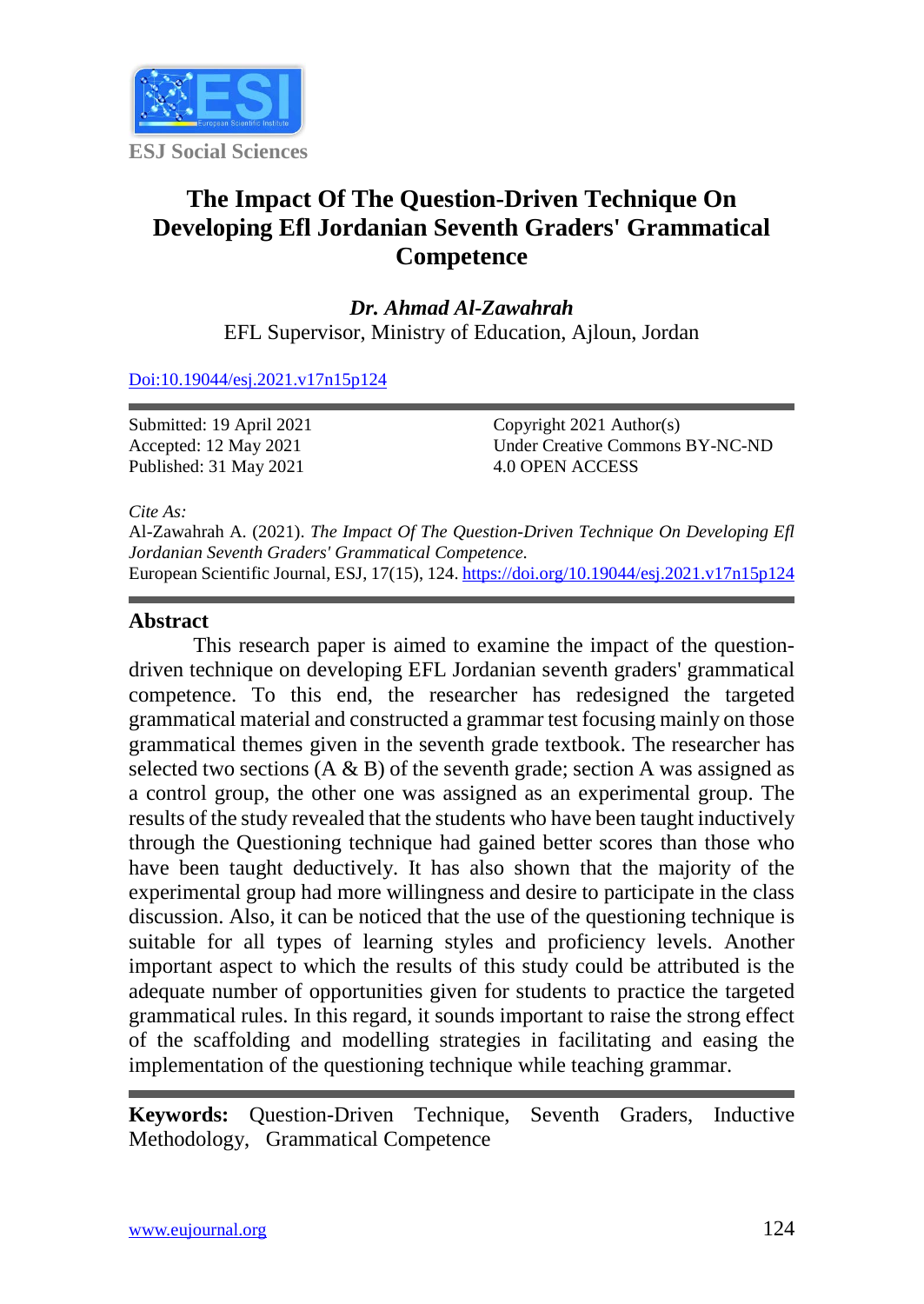#### **Introduction**

Learning a foreign language is exactly like constructing a building. As blocks and bricks are considered the cornerstones to construct a building, structures and rules are also regarded as the backbone for learning any foreign language. In this regard, it is vitally important for teachers of English as a foreign language (EFL) to be knowledgeable not only of the different structures and forms but rather of the modern methodologies to be capable of teaching any target language professionally. Before expecting a higher level of linguistic product from EFL students, it is very critical to paving the way by starting with accuracy-based instruction. Despite giving accuracy a priority in this stage, this does not contradict with the premise of language skills integration, especially using modern and effective instructional especially using modern and effective instructional methodologies.

According to many researchers (Canale & Swain, 1980; Omaggio, 2001), communicative competence consists of three pillars; grammatical competence, sociolinguistic competence, and strategic competence. The significance of grammatical competence resides in its invaluable role in enabling EFL learners to formulate meaningful and correct sentences and utterances. This means that the focus of this competency is not merely on accuracy but rather on fluency (Ellis, 2008; Ur, 2012). However, having a satisfying level of grammatical competence plays a pivotal role in EFL learner's learning cycle process since it helps them to overcome not only the verbal communication challenges but also those non-verbal communication problems. Thus, learning a foreign language requires both gaining a sufficient understanding of language grammar and using that language communicatively (Fitriati, Isfara, and Trisanti, 2017).

#### **Statement of the Problem**

In spite of this recognition and admission of the significance of the Grammatical competence in setting the scene for learning and acquiring foreign and second languages, there are still some setbacks and shortcomings that hinder the EFL learning process, especially the instructional methodology followed by many EFL teachers. In other words, like other macro language skills (listening, speaking, reading, and writing), teaching grammar as a microlanguage skill is oftentimes taught abstractly and intangibly.

In contrary to the deductive methodology which goes hand in hand with the top-down approach where EFL teachers begin their Grammar lessons with the rules as a first step leaving no room for students to think moving on to the second step by giving examples about the target rules and finally ending the lesson with some quick exercises, the inductive methodology harmonizes with the bottom-up approach where EFL teachers do not follow the same steps followed above but rather they try to provide students with as much exposure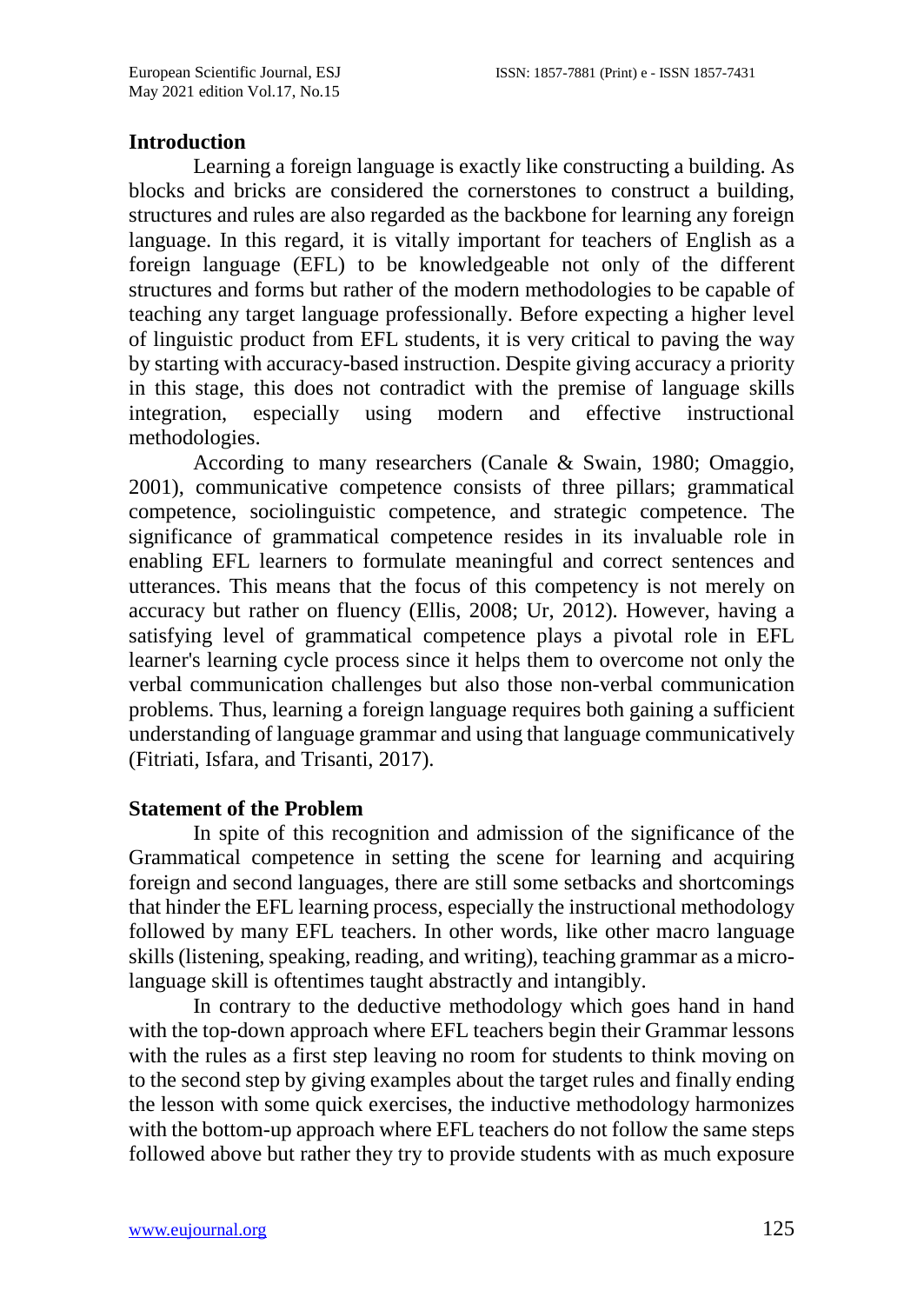to the target language as possible (Mallia, 2014). In other words, what weakens the deductive methodology is the style practiced by EFL teachers in terms of time, focus, and presentation. That is to say, the teacher is still a sage on the stage i.e., the teacher occupies most of the class time giving very little time for students to use and practice the target language.

## **Significance of the Study**

For the sake of bridging the existing gap between what is supposed to be practiced on the ground by EFL teachers and those flexible and effective teaching principles stipulated by several scholars such as shifting from sage on the stage to guide by the side for McWilliam (2009), from deductive –based instruction to inductive-based instruction, from 20/80 (teacher-centered) to 80/20 (student-centered) and from theory to practice, the researcher will address the grammatical competence that learners are supposed to master taking into consideration the aforementioned principles particularly by using one of the inductive methodology techniques (the question-driven). To be more accurate, the researcher is going to examine the impact of the questiondriven technique on improving the seventh graders' grammatical competence, particularly past simple and continuous, present simple and continuous, and finally comparative and superlative.

EFL teachers who follow the inductive methodology have special ways of dealing with the target grammar themes, for example, they may use games, songs, stories, questions, dialogues or conversations. In contrast to the deductive methodology which has been delineated by Crystal (2003) as ruleoriented, the different modes of the inductive methodology are implicit-based and bottom-up as they focus on meaning and context. According to Wilson and Smetana (2011), learners are supposed to be familiar with the scaffolding and modelling strategy in order to extract the rules on their own.

Besides, the encouragement to use the inductive methodology has been spotted in several studies by many researchers such as (Benitez-Correa, Gonzalez-Torres, Ochoa-Cueva, & Vargas-Saritama 2019; Dang and Nguyen, 2012; Nalunga, 2017). For these researchers, the inductive approach has proved its effectiveness in varied EFL contexts especially for teaching grammar. For example, Benitez-Correa, et.al, (2019) have found out that the inductive approach does not only affect students' proficiency level but rather it does strengthen the relationship between students and their teachers through those flexible and appealing inductive approach techniques.

This subconscious exposure to the target language has been clarified by Krashen (1981) in his renowned theory "second language acquisition" in which EFL learners are expected to be exposed to multi meaningful contexts to practice the interaction and communication skills. Furthermore, Krashen and Terrell (1983), emphasized the necessity of the comprehensible input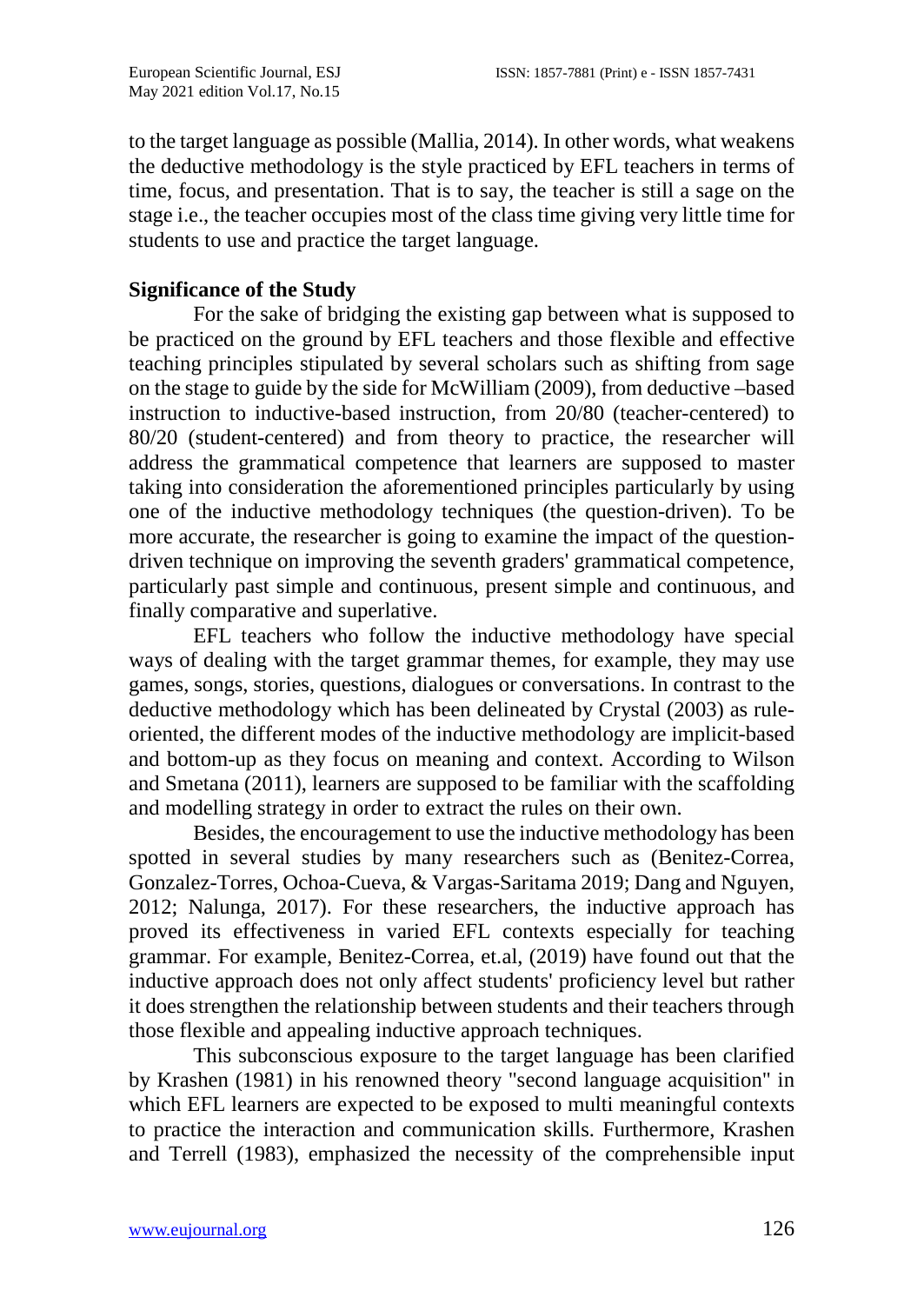hypothesis for language acquisition occurrence. According to this hypothesis, the input should match the proficiency level of the target students, i.e., it should not be very difficult in order not to discourage students or very easy to kill the spirit of competitiveness. This hypothesis, indeed, supports the natural progress of language because it is learner-centered not like the Grammar translation which is teacher-centered.

## **Operational Definitions**

**Question-driven technique** is one of the models of the inductive methodology that is based on providing students with sufficient opportunities to practice the target language meaningfully and authentically with the teacher's guidance and assistance. Unlike the deductive methodology which is teacher-centered, the inductive methodology, which is represented in this research study by the question-driven technique, is student-centered. According to Iannelli (2016), the questioning technique is used by EFL students to aid them in comprehension not only in one specific phase of learning but rather in all phases of learning. That is, it could be used in the prelearning stage by activating the learners' schemata, in the while and postlearning stages to facilitate understanding and to stretch out learning respectively. It does not stop at that edge but it could be used by the end of the lesson to check, evaluate and assess students' learning and this is what is known as Assessment of learning".

**Inductive Methodology** is an instructional methodology used by EFL teachers to develop students' proficiency level in the English language by:

1- increasing the dose of exposure to the target language;

2- activating the role of students by increasing their interaction and participation in the classroom;

3- providing students with ample meaningful opportunities to practice the target language

4- changing the classroom atmosphere from the static model into a more flexible and appealing one.

To achieve these objectives, there are different techniques and forms through which EFL teachers can successfully implement the inductive methodology such as games, stories, questioning and dialogues.

**Grammatical competence** is the ability of the seventh graders to use the grammatical themes given in Grade seven communicatively and meaningfully. These themes are "present simple and continuous, past simple and continuous, and comparative and superlative". This competence has been measured in this study through a written achievement-test constructed by the researcher. In this study, the target Grammar competency means the set of rules that allow EFL learners to combine words in their language to come up with larger units of oral and written speech. Ur (1988) asserted that "there is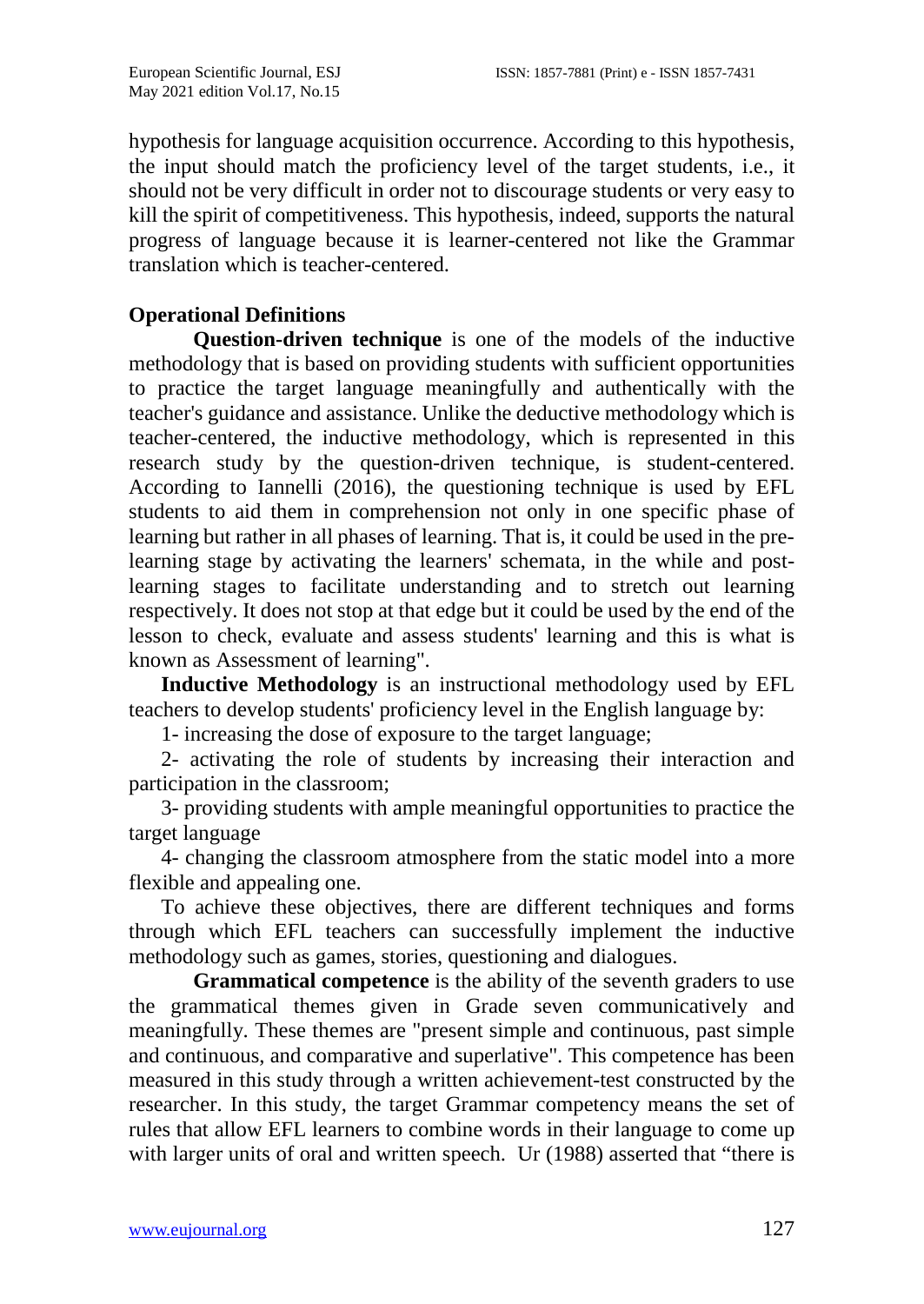no doubt that a knowledge – implicit or explicit – of grammatical rules is essential for mastery of a language: you cannot use words unless you know how they should be put together  $\frac{1}{2}$  (p. 4).

#### **Literature Review**

Undoubtedly, the use of the questioning technique has been used in different fields of science for a long time. For example, the ancient Greek philosopher "Socrates" and Einstein are considered pioneers in this regard. They used to ask their students questions instead of giving direct information or responses (Filiz, 2009). It has been historically proved that the questioning strategies have a strong ability in provoking students' curiosity, problemsolving, critical-thinking skills, and recalling information. To do so, EFL teachers should change their role to be guides by the side to engage students and facilitate their learning (Dillon, 1990).

In one of her famous working hypotheses, Omaggio (2001) focused on the necessity of providing EFL students with ample opportunities (sufficient exposure) to practise the target language meaningfully and authentically. Accordingly, the use of the question-driven technique as one of the forms of the inductive methodology has been chosen for the sake of changing the learning and teaching atmosphere and shifting the roles of both teachers and students to fulfill the modern orientation of pedagogy represented by the principles that have been already mentioned. This means that asking students proper questions can foster interaction and understanding between the teacher and their students (Van Lier, 1988).

In his research paper entitled, "Teaching Grammar in Context: Why and How?", Mart (2013) explained the reason and the proper mechanism of introducing Grammar to EFL learners. For him, the best way to do so is by teaching grammar in context, especially by using dialogues. The use of dialogues as one of the indirect forms of teaching grammar is useful because it shows the learners how language is used in real-life situations (Thornbury, 1999). By having a look at those dialogues, one can easily notice that the major constituent of these dialogues is the use of questions. According to Mart, genuine conversations are considered an excellent means to facilitate EFL learners' apprehending the targeted grammatical themes. By the end of his study, he concluded saying that teaching grammar in context will help learners to acquire new structures and forms and that Learners will be ready to use grammatical conventions more effectively in communications if they are exposed to them in context.

Regarding the possibility of the questioning technique in developing higher thinking skills, Etemadzadeha, Seifi, and Far (2012) asserted that the questioning technique is very powerful in provoking students' interest and desire to think and write. They found out that using the questioning technique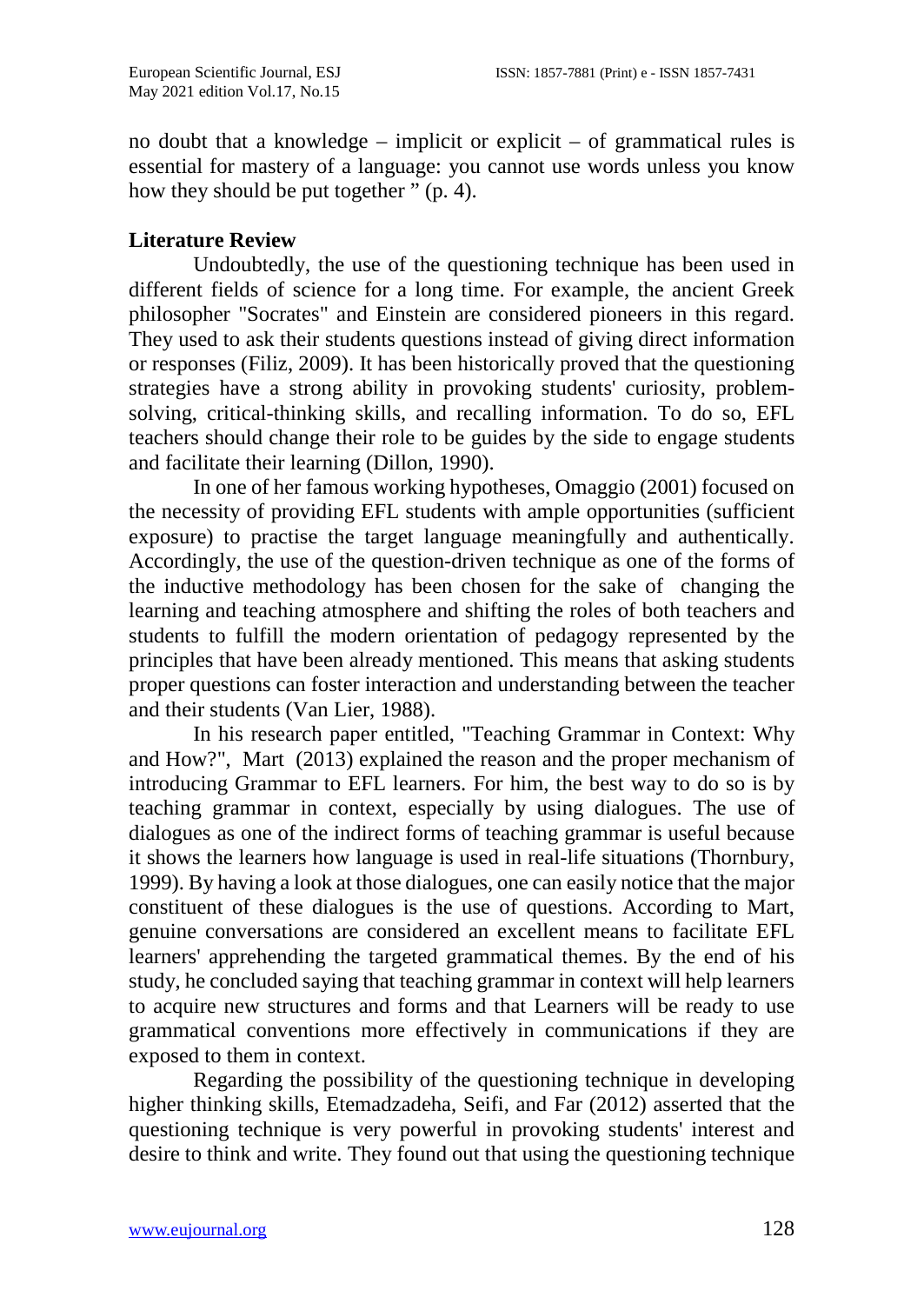does not only motivate students to develop their critical thinking but rather it leads them to be more active in producing language, including speaking and mostly writing, since it is believed that good writing results from good thinking.

Moreover, Wilson and Smetana (2011) proposed a questioning technique entitled "Question as thinking" to be used within the classroom. It is a mix of both questioning and thinking aloud for the sake of gaining comprehension from the given text. They believe that such a technique guides students through their learning step by step enabling them to be more autonomous and confident. They concluded that having the ability to use the questioning technique as a thinking tool on their own, students are expected to have no problem in dealing with any text regardless of the difficulty level it may have due to the progress of their metacognitive faculty. For them, the use of such a technique cannot be successfully carried out in contexts that have passive learners.

According to a research study conducted by Khotimah (2017) in which she examined the effect of questioning techniques on students' ability in writing narrative texts, the researcher found out that there was a significant difference in the students' ability in writing narrative texts attributed to the use of the questioning technique. The results of the study have also shown that the students' English competence especially in writing was getting better by implementing the questioning technique recommending EFL teachers to activate the use of the questioning technique to enhance the students' ability in writing.

In another study conducted by Fitriati, Isfara, and Trisanti (2017) in which they examined the influence of the EFL teachers' questioning skills on enhancing EFL secondary school students' verbal responses, the study has shown that teachers' questioning skills are crucial to successfully make students more engaged in the classroom interaction, enhance students' verbal responses, and lead to the comprehension of the lesson suggesting that teachers should be more aware of their questioning skills to assist students to achieve better proficiency in the English language.

Alzu'bi (2014) conducted a comparative study to investigate the effectiveness of teaching English grammar by using deductive and inductive teaching models. The researcher designed two programs based on inductive and deductive methods. The results of his study revealed that there were significant statistical differences at  $(\alpha \leq 0.09)$  among the grammar performance means of both groups at both levels in favour of the inductive method. On the other hand, in a comparative analysis of the inductive and the deductive methods in teaching English conducted by Farahani (2018) by which the major purpose was to compare the efficiency of these two approaches in teaching English grammar by inspecting students' performance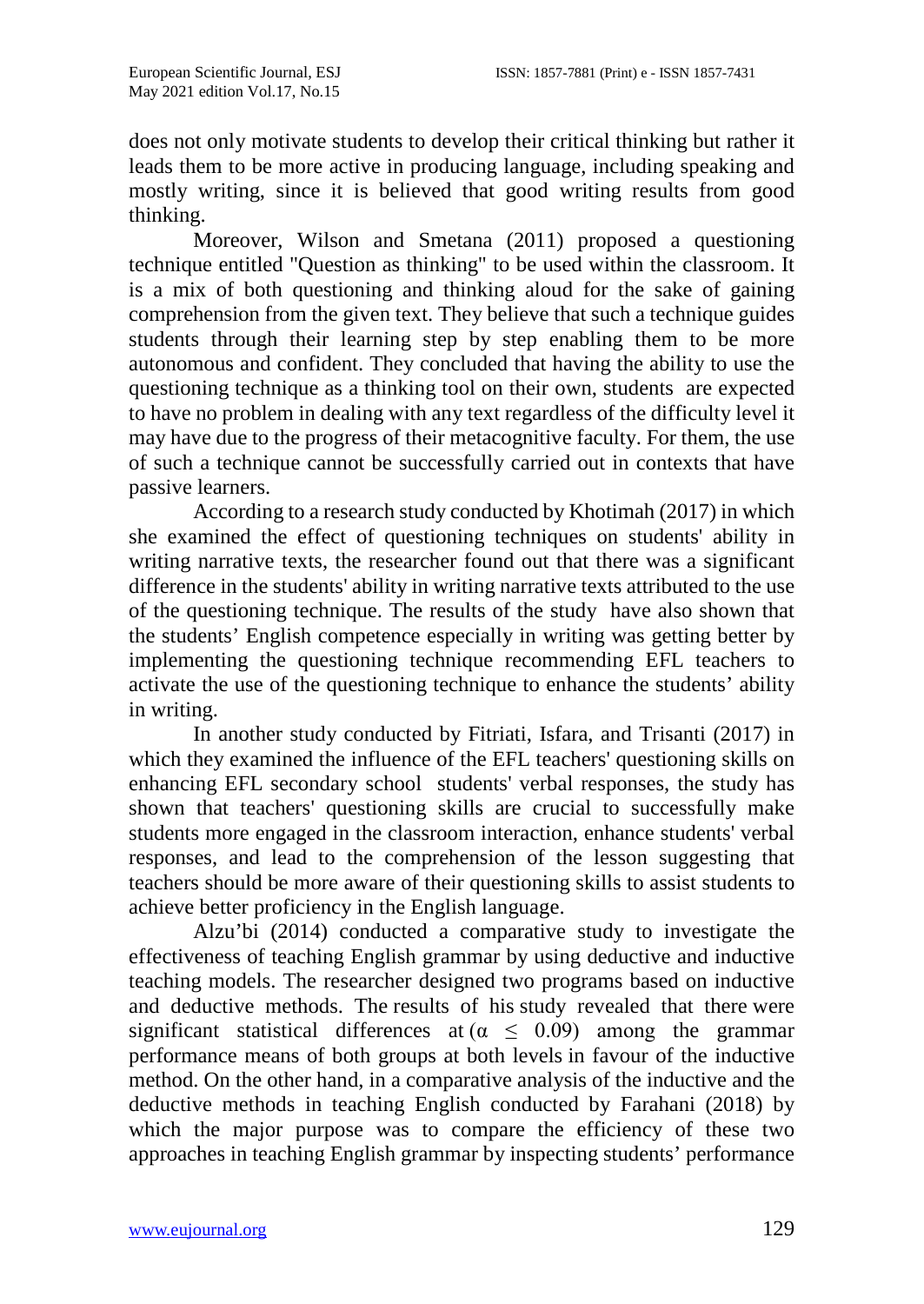implementing the test-teach-test design, the achieved scores in the tests indicated that both the inductive and the deductive methods were equal in terms of efficiency. These results came to support Muhammad & Jaber's study (2008) who concluded that there was no significant difference between the deductive and inductive approaches and there was no significant effect for the interaction between the approach and class.

In the same regard, Lafta (2019) conducted a study to examine the effect of deductive and Inductive Approaches on Iraqi EFL college students learning of grammar. For this purpose, two groups of students were taught the order of adjectives through deductive and inductive approaches and then they were given an identical exam to measure their understanding after the lesson. The results of the study indicated that there was a slightly higher level of achievement as well as a higher level of satisfaction in favor of the group which was taught deductively.

## **Methodology**

#### **Data Collection Technique**

In order to examine the impact of the question-driven technique as one of the models of the inductive methodology on upgrading EFL Jordanian seventh graders' grammatical competence, the researcher has used a quasiexperimental design which requires an experimental group and a control group for comparison. To this end, the researcher has constructed a grammar test to be applied to both groups before and after the intervention (the treatment). The test has been validated before the execution process by a set of specialists and experts. The researcher has first redesigned the targeted grammatical material (see appendix 1) and then constructed a grammar test focusing mainly on those grammatical themes given in the seventh-grade textbook. The grammatical themes included present simple and continuous, past simple and continuous, comparative and superlative.

#### **Findings**

In light of the results of the study, particularly in Table 1, one can notice that there is a significant increase in the scores of those students who were taught deductively; this appeared between the grammar pre-test and the post-test. An increase has also been noticed between the pre- and post-test scores of the group that was taught inductively as shown in Table 2 below. In other words, we can conclude that at the time the development level in the deductive methodology moved from fair to good, it was better and more noticed in the inductive methodology going from fair to very good.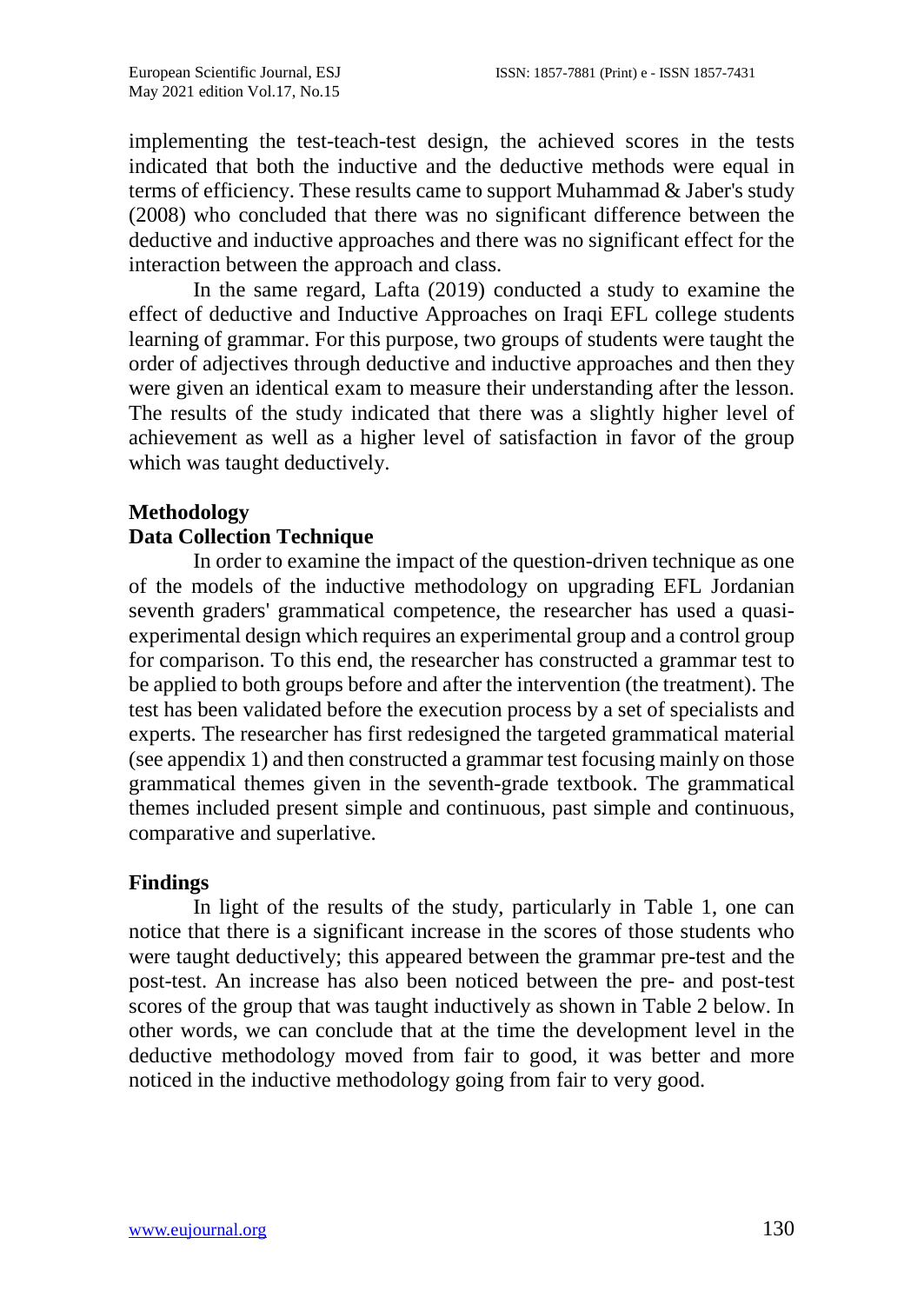| $\frac{1}{2}$             |          |           |  |  |  |
|---------------------------|----------|-----------|--|--|--|
| <b>Statistic</b>          | Pre-test | Post-test |  |  |  |
| Mean                      | 3.514    | 5.750     |  |  |  |
| <b>Standard Deviation</b> | 0.661    | 0.941     |  |  |  |
| $t = 8.2395$              |          |           |  |  |  |
| p < 0.0001                |          |           |  |  |  |

| Table 1. Deductive methodology group |  |  |  |
|--------------------------------------|--|--|--|
|--------------------------------------|--|--|--|

# **Table 2.** Inductive methodology group

| <b>Statistic</b>          | <b>THERE EXAMPLE THE EXAMPLE THE EXAMPLE THE</b><br>Pre-test | Post-test |  |  |  |
|---------------------------|--------------------------------------------------------------|-----------|--|--|--|
| Mean                      | 3.667                                                        | 6.501     |  |  |  |
| <b>Standard Deviation</b> | 0.689                                                        | .057      |  |  |  |
| $t = 10.0901$             |                                                              |           |  |  |  |

#### $p < 0.0001$

The initial results have also revealed that there has been no significant difference between the pre-test scores of both the deductive and inductive groups before the intervention which means that both groups have had a similar level of grammar competence. After the intervention, a significant difference in the post-test has been observed (see Table 3). The results of this study are in harmony with Khotimah's research results in which she found that the questioning technique has a positive impact on EFL students writing competency. In congruence with this, Fitriati, Isfara and Trisanti (2017) found out that the questioning skills have played a crucial role in enhancing EFL students' verbal responses. Benitez-Correa, et.al (2019) found out that the inductive approach especially the questioning technique does not only improve students' proficiency level but rather cementing the relationship between students and their teacher. This also confirms what has been demonstrated by many educators who believe in using the questioning technique as an engine to drive the entire learning and teaching process.

| <b>Statistic</b>          | Deductive | Inductive |  |  |  |
|---------------------------|-----------|-----------|--|--|--|
| Mean                      | 5.750     | 6.501     |  |  |  |
| <b>Standard Deviation</b> | 0.941     | 1.057     |  |  |  |
| $t = 2.1998$              |           |           |  |  |  |
| $p = 0.0349$              |           |           |  |  |  |

|  | Table 3. Results of the post-test in the deductive and inductive groups |  |
|--|-------------------------------------------------------------------------|--|
|--|-------------------------------------------------------------------------|--|

#### **Reflective Discussion of the Results**

In light of the results of the pre-and post-test, it has been deduced that the students who have been taught inductively have gained better scores than those who have been taught deductively. Also, it has been noticed that the majority of the experimental group students have more willingness and desire to participate in the class discussion. This could be attributed to the comfort and safety given to students by their teacher who does not focus on every single grammar mistake or error committed by students in the class.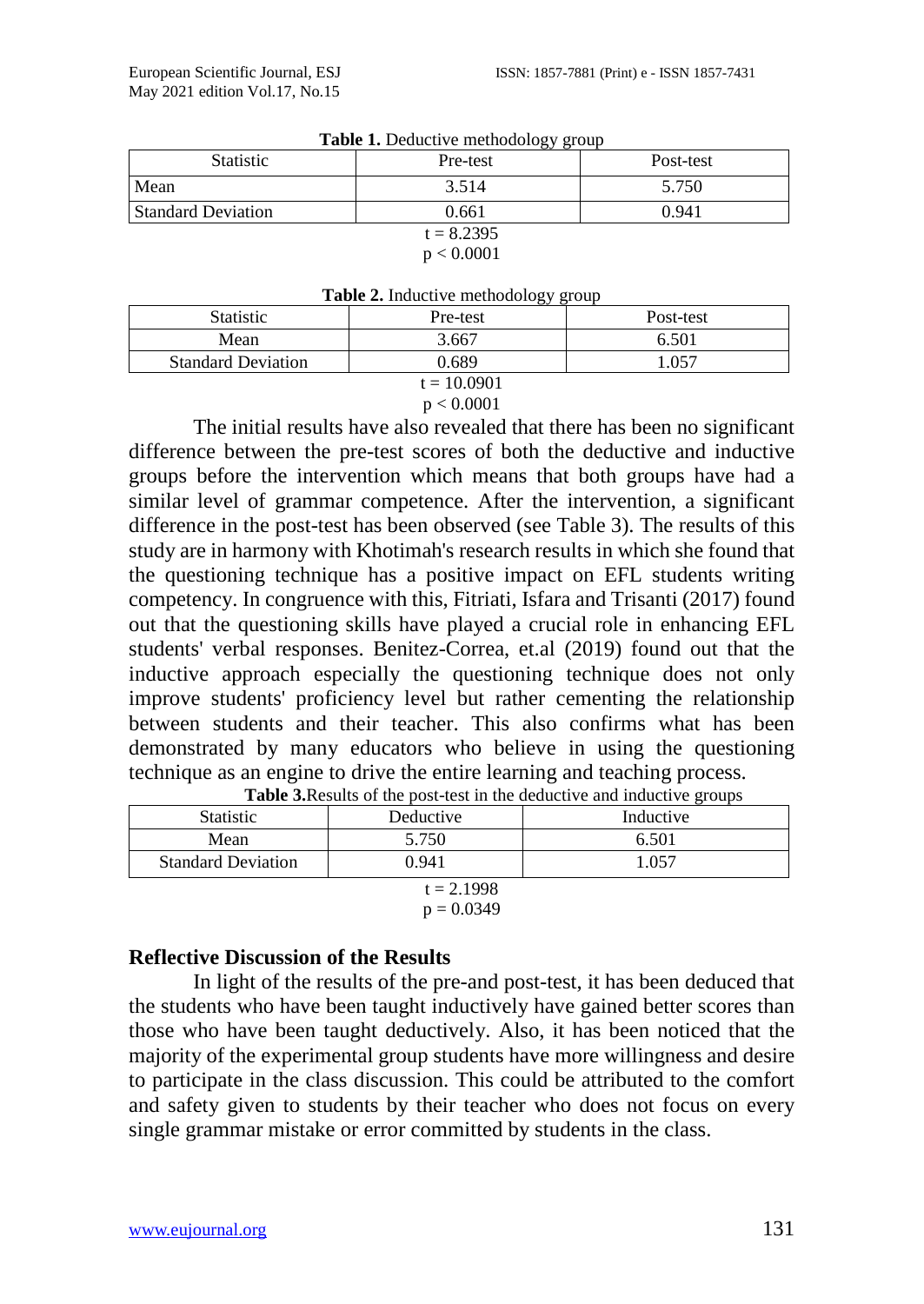Another important aspect to which the results of this study could be attributed is the adequate number of opportunities given for students to practice the targeted grammatical rules. This was through those ready-made worksheets which were smartly and meaningfully designed for the sake of using the target language as much as possible and extracting the rules on their own. In this regard, it sounds important to raise the strong effect of the scaffolding and modelling strategies in facilitating and easing the implementation of the questioning technique while teaching grammar. This was cautiously addressed while preparing the worksheets. In other words, instead of focusing on one type of questions (wh-questions), it would be more beneficial to include the other type of questions (Yes, No / and Yes, No with options) to guarantee the participation of as many students as possible. (See appendix 1)

It was also noticed that high achieving students did not have any problem in dealing with wh-questions as a means to communicate with each other and to extract the rules whereas low achieving students were in need of Yes, No questions especially when they are accompanied with options as a means to increase their interaction and understanding. Unlike other strategies and techniques that may take a long time for students to be acquainted with, it has been observed that the students of the experimental group took a very short time in getting on with the questioning technique.

Luckily, in light of my random and systematic observations, it has been noticed that very few students (low achieving students) had some challenges in responding to wh-questions, therefore, a box of useful language for each grammar theme, including prompts, hints, and starters was prepared and distributed to students in need. Since the ultimate goal of using the questioning technique is to motivate students' fluency and linguistic competency, students' minor mistakes and errors have not been directly corrected. For example, I heard some students using some irregular verbs incorrectly especially in the past tense while talking about what they did in the morning before going to school, when they got to school, when they went back home, but I did not interrupt and correct them directly. Oftentimes, I gather as many mistakes and errors as possible in order to display them in the class to discuss them and to draw students' attention to those mistakes to avoid committing them in the future.

Based on the findings and the positive impacts of this study and other research studies, one can conclude that the questioning technique can be adapted to serve the EFL learners' needs not only in one particular language skill but rather in almost all language skills. Also, it can be noticed that the use of the questioning technique is suitable for all types of learning styles and proficiency levels. More importantly, the success of attaining such positive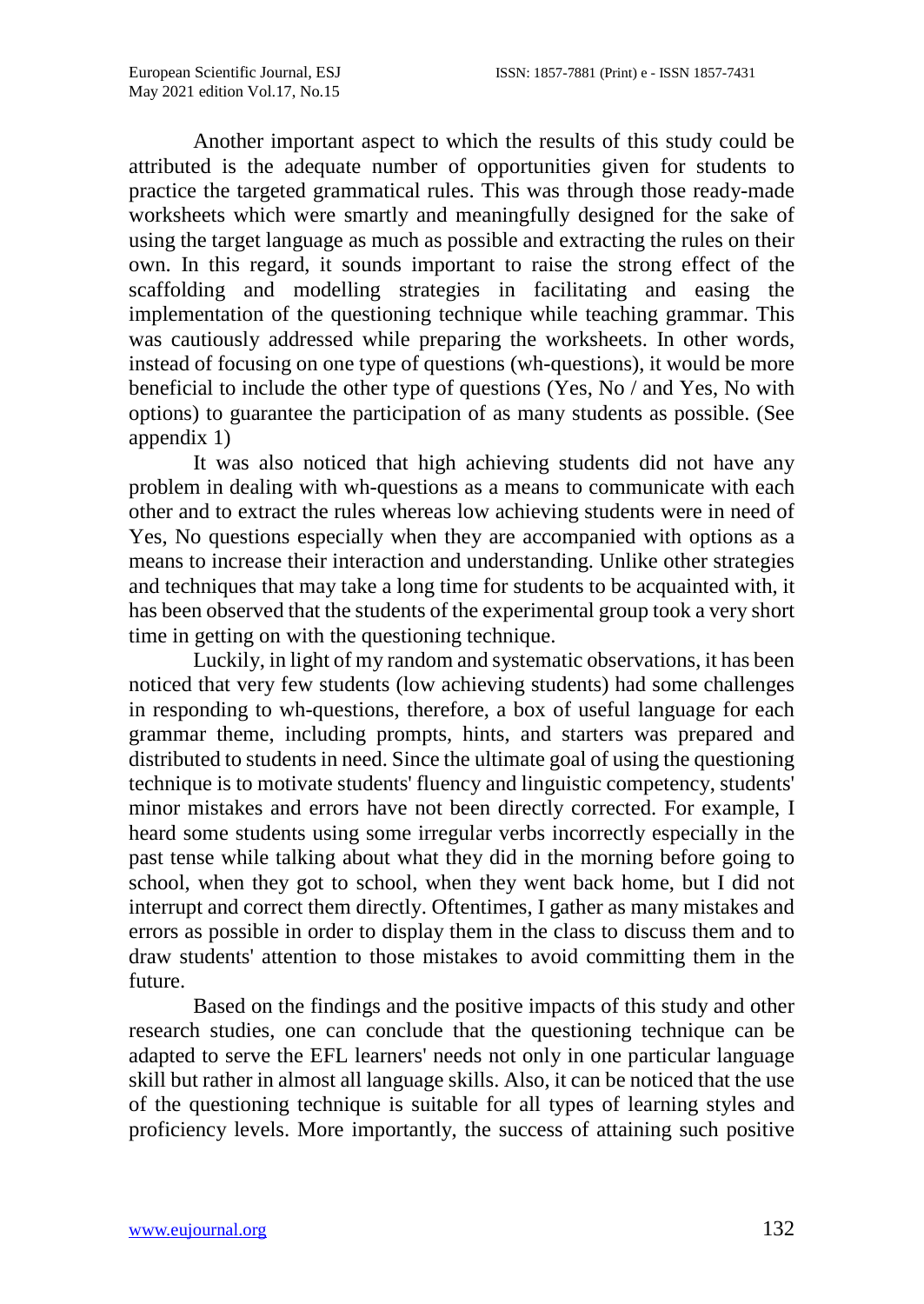results relies on having qualified staff who are capable of using such techniques and strategies professionally.

#### **References:**

- 1. Alzu'bi, M.A. (2015). Effectiveness of inductive and deductive methods in teaching grammar. Australian International Academic Centre, 6 (2), 187-194.
- 2. Benitez-Correa, C., Gonzalez-Torres, P., Ochoa-Cueva, C., & Vargas-Saritama, A. (2019). A Comparison between deductive and inductive approaches for teaching EFL grammar to high school students. International Journal of Instruction, 12(1), 225-236.
- 3. Canale, M. & Swain, M. (1980). Theoretical Bases of Communicative Approaches to Second Language Teaching and Testing: Applied Linguistics (3rd ed.). Boston: Heinle.
- 4. Crystal, D. 2003. The Cambridge Encyclopedia of the English Language. (2nd ed.). Cambridge: Cambridge University Press.
- 5. Dang, T. & Nguyen, H.(2012). Direct Versus Indirect Explicit Methods of Enhancing EFL Students' English Grammatical Competence: A concept Checking Based Consciousness-Raising Tasks Model. English Language Teaching, 6(1), 112121.
- 6. Dillon, J. T. (1990). The Practice of Questioning, London, Routledge.
- 7. Ellis, R. 2008. The study of Second Language Acquisition. (2nd ed.). Oxford: Oxford University Press.
- 8. Filiz, S. (2009). Question and answer method to ask questions and technical information on the effects of teacher education. Social Sciences Journal of Caucasus University, 2 (9), 1167-1175.
- 9. Fitriati, S. W., Isfara, G. A. V., & Trisanti, N. (2017). Teachers' questioning strategies to elicit students' verbal responses in EFL classes at a secondary school. International Journal of Global Education, 1(8), 26-34.
- 10. Iannelli, R. (2016)."The effects on student understanding when questioning techniques are used during the reading of informational text". Theses and Dissertations . 574. https://rdw.rowan.edu/etd/574
- 11. Krashen, S., & Terrell T. (1983). The Natural Approach: Language Acquisition in the Classroom. Oxford: Pergarmon.
- 12. Krashen, S. D. (1981). Second Language Acquisition and Second Language Learning. Oxford: Pergamon.
- 13. Lafta, N. (2019). The Effect of Deductive and Inductive Approaches on Iraqi EFL College Students Learning of Grammar. University of Thi-Qar Journal, 14 (3), 55-66.
- 14. Mallia, J. G. (2014). Inductive and Deductive Approaches to Teaching English Grammar. AWEJ Journal, 5 (2), 221 -235.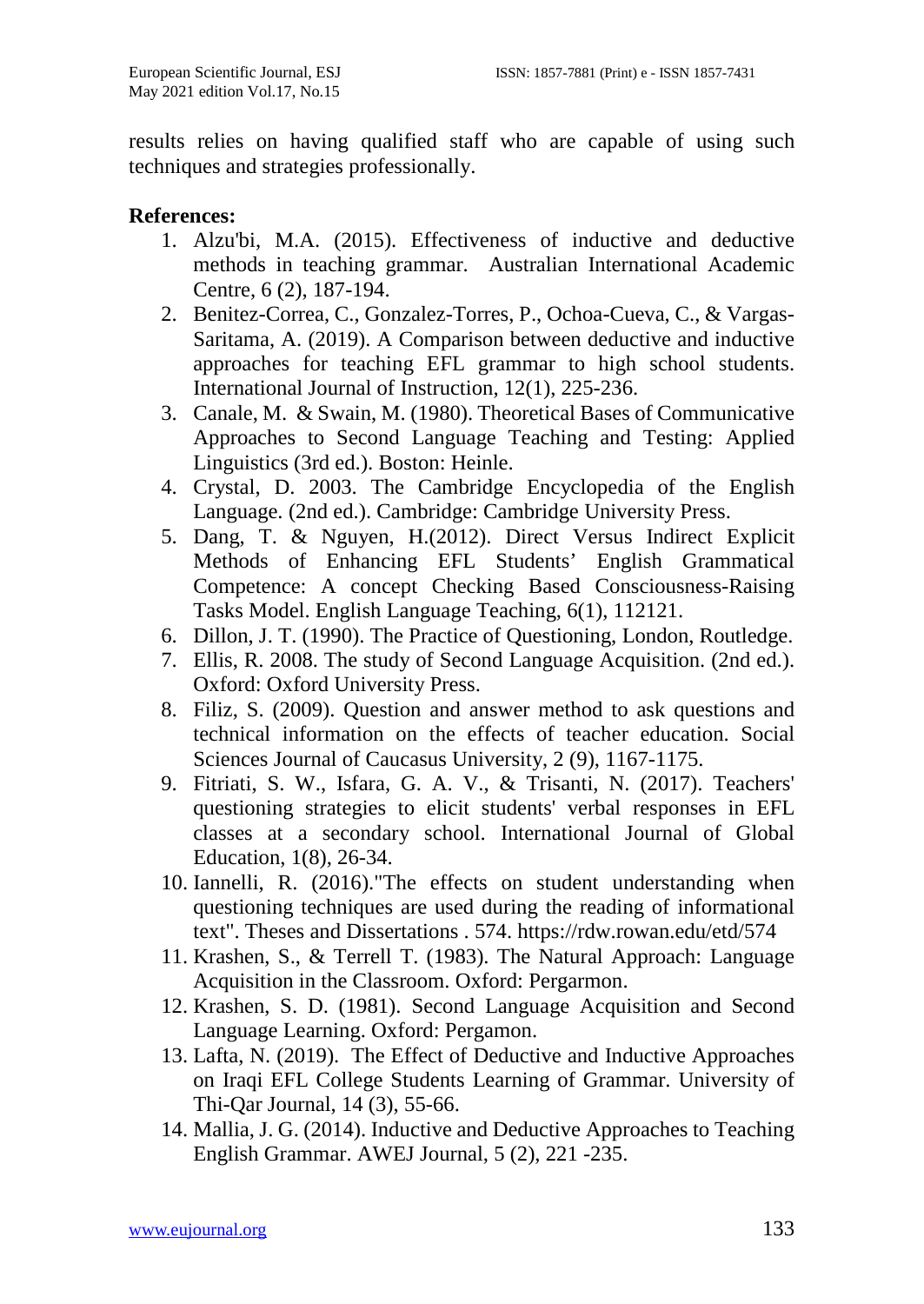- 15. Mohammed, A., & Jaber, H.(2008). The Effects of Deductive and Inductive Approaches of Teaching on Jordanian University Students' Use of the Active and Passive Voice in English. College Student Journal, 42(2), 545-553.
- 16. Omaggio, A.H. (2001). Teaching Language in Context (3rd ed.). Boston: Heinle.
- 17. Thornbury, S. (1999). How to Teach Grammar. Essex: Pearson Education Limited.
- 18. Ur, P. (2012). A course of English language teaching. Cambridge: Cambridge University Press.
- 19. Van Lier, L. (1988). The Classroom and the Language Learner. London: Longman.
- 20. Wilson, N., & Smetana, L. (2011). Questioning as thinking: A metacognitive framework to improve comprehension of expository text. Literacy UKLA, 45(2), 84-90.

## **Appendix 1**

Re-designing the Grammatical Themes inductively in a Questiondriven form

Instead of introducing the grammar activities according to what is stated in the Teacher's Book, the Student's Book, and the Activity Book, the researcher has redesigned those grammar activities and themes based on the Question-Driven Technique.

(This is a sample of both the original and the re-designed material of the grammar activities before and after modification)

Source:<https://moe.gov.jo/ar/node/79572>

#### **Before modification**

The Present Simple (affirmative) Complete this paragraph with the verbs in the correct form. Feel be like work have be Salma (1) is a nurse. She (2)-----------at night. Night,  $I(4)$ ------------time to talk to Salma:  $I(3)$ ------------- my job. At people. And people (5)----------- they (6) -------------- not alone.

## **After modification**

Who is Salma? / Is Salma a nurse or a teacher? When does Salma work? / Does Salma work in the day or at night? Does Salma like her job? / Why does Salma like her job? Does Salma have time to talk to people? When does she have time to talk to people?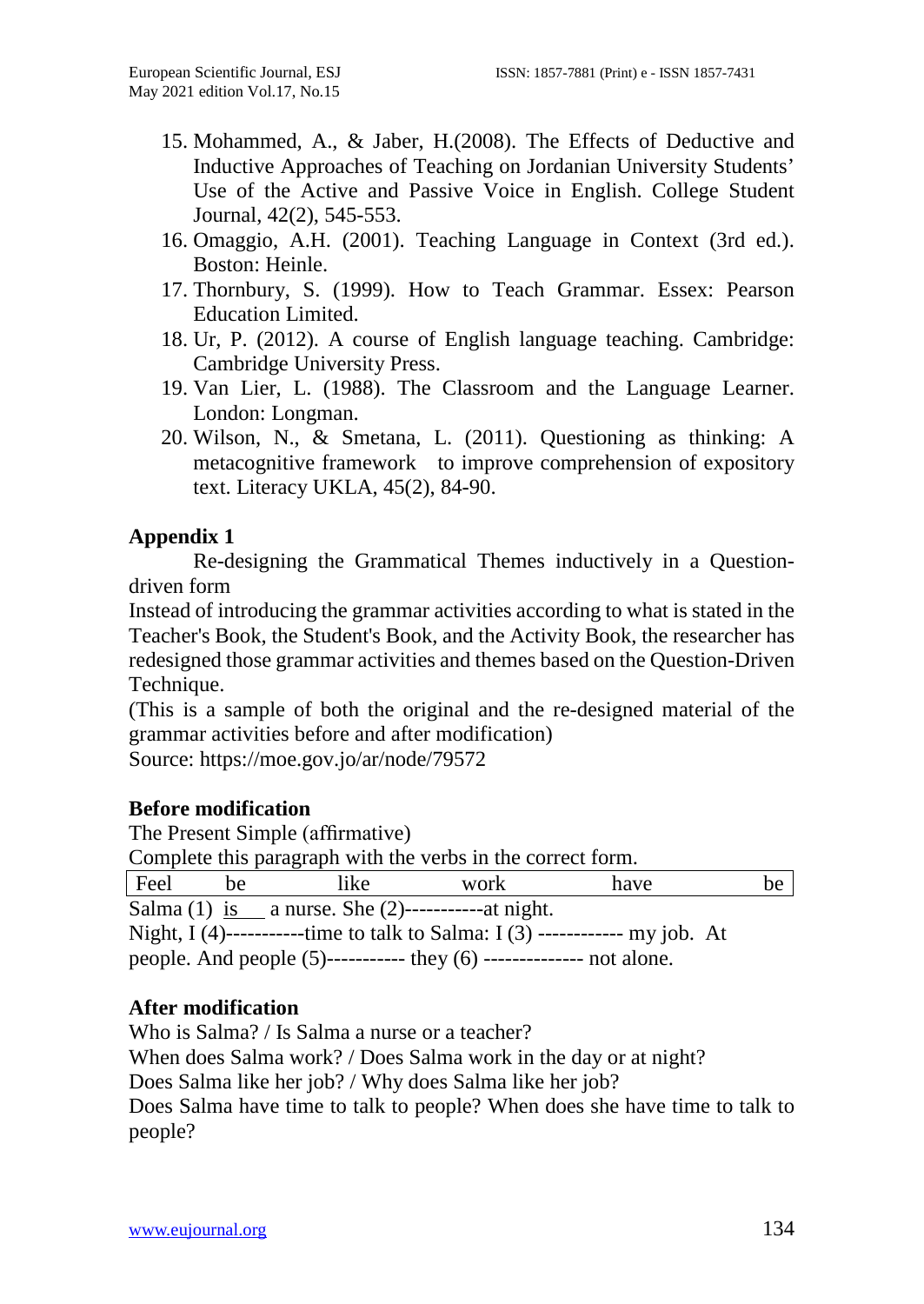How do patients in the hospital feel?/ Do patients in the hospital feel happy or sad?

**Note:** Please write your answers in full and complete forms

**For further practice**, students are invited to answer the following questions about themselves but after modelling this by their teacher.

## **My Daily Routine**

When do you get up every day? / Do you get up early or late?

When do you pray Al-Fajr prayer? Do you pray on time or late?

Where do you pray ? Do you pray in the mosque or at home?

What do you do before going to school? Do you have your breakfast at home alone or with your family?

Do you practice some sport? Do you surf the net? Do you read the guidelines? Do you feel upset or relaxed in the morning?

How do you go to school? Do you go alone or with others?

How far is it from your home to school? Is it far or close?

How long do you stay at school? Do you feel bored or excited?

When do you go back home? Do you go back home late or early?

When do you have your lunch? Do you have lunch directly after getting home? When do you do your homework? Do you do your homework after or before lunch?

What do you do before going to bed? Do you play video games , go walking, watch a movie, recite some verses from the Holy Qura'n, etc.?

## **After Modification (present simple with adverbs of frequency)**

| Always |  | usually | sometimes | often | never |  |
|--------|--|---------|-----------|-------|-------|--|
|--------|--|---------|-----------|-------|-------|--|

**In pairs, read the following questions about Global Warming and try to answer them based on your knowledge and experience. Students are urged to take turns asking and answering the questions and then to write the answers on their notebooks**:

Do you fight global warming?

Do you turn off the water tap while brushing your teeth?

How often do you turn off the water tap while brushing your tap?

Do you walk to school or go by bus?

How often do you go to school on foot / by bus?

Does your family recycle paper cups and supermarket bags?

How often does your family recycle paper cups and supermarket bags?

Do you turn off the lights when you leave a room?

How often do you turn off the lights when you leave a room?

Do you turn off the computer when you don't use it?

How often do you turn off the computer when you don't use it?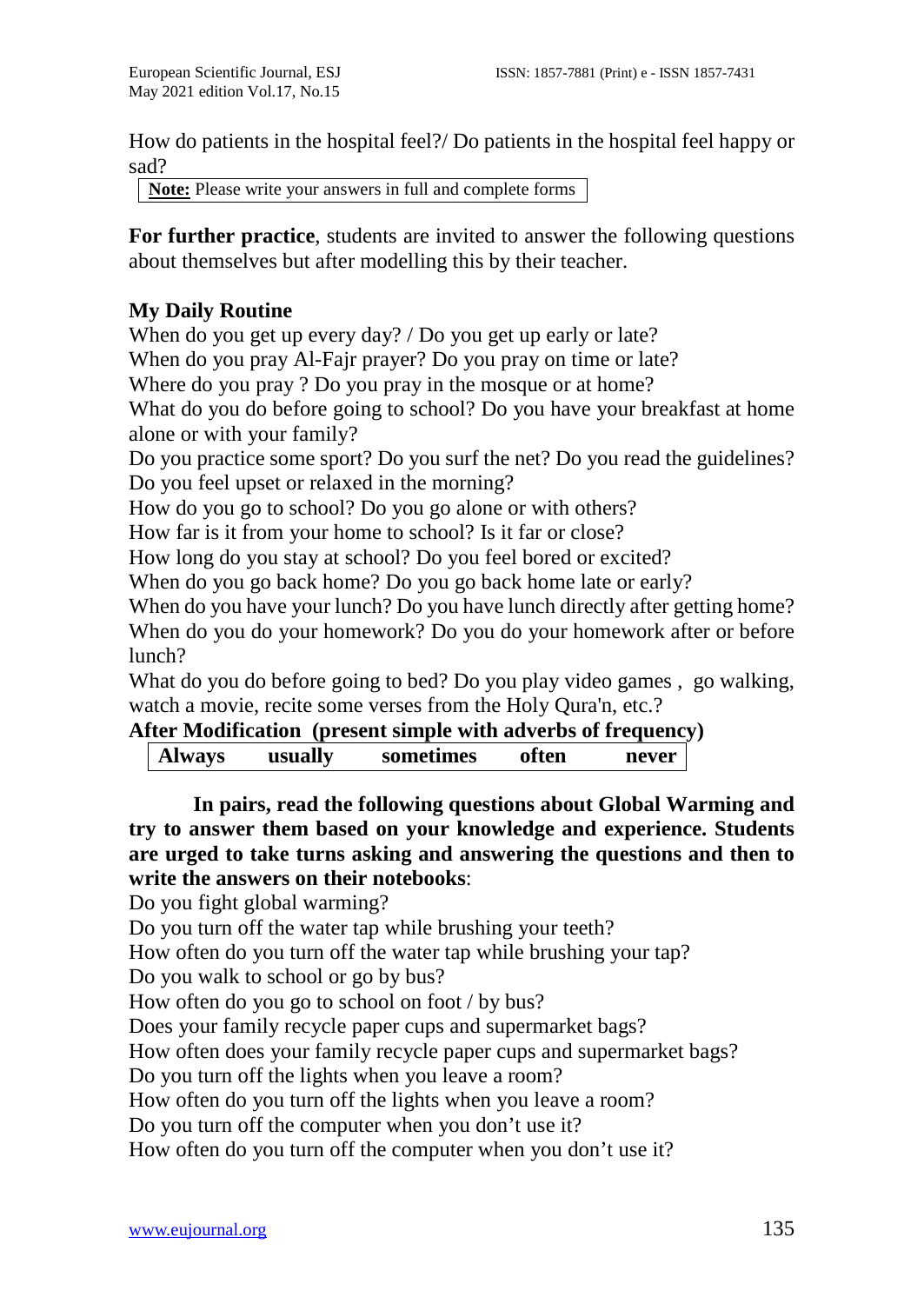#### **Before Modification (Present simple)**

Match the verbs with their opposite.

a. to slow 1. to freeze b. to heat up 2. to accelerate c. to warm 3. to make cold  $d.$  to melt  $4.$  to cool

6 Fill in the blanks with six verbs from exercise 5.

The sun  $(1)$  \_\_\_\_\_\_\_ the air. Humid hot air rises and expands. Expansion  $(2)$ \_\_\_\_\_\_ the air and makes clouds and rain. The sun also (3) \_\_\_\_\_\_ up the Earth. As the Earth heats up, the ice in the Poles  $(4)$  \_\_\_\_\_\_. Pollution  $(5)$ this process. We have to  $(6)$  it down.

#### **After Modification (present simple)**

What heats up the air? Does the sun heat or cool the air? What does expansion do? Does expansion cool or melt the air? What does the sun do to the Earth? Does the sun warm up or cool the Earth? What happens to the ice in the Poles when the Earth heats up? Does the ice in the Poles melt or freeze when the Earth heats up? Does pollution accelerate or decrease ice melting in the poles? What should we do to slow down pollution?

#### **Useful prompts and hints**

**We can recycle:** newspapers, white paper, mixed-colour paper, magazines, junk mail, plastic bags, milk bottles, juice bottles, water bottles **Go to school on foot, by bus / turn off the water tap when brushing teeth/ turn off the lights/ turn off the computer when we don't use it**

**We cannot recycle:** yoghurt containers, rubber bands, plastic stickers, plastic food wraps, syrup bottles, nappies, bottle tops

#### **(past simple)**

Question-Based Games (Find someone who-------)

**Note:** Such an activity could be used at the beginning of the class as a kind of a warming-up activity to pave the way for students to be more active and to practice the targeted teaching point adequately.

| # | <b>Items</b>                                 | <b>Name</b> |
|---|----------------------------------------------|-------------|
|   | ate Mansaf yesterday                         |             |
| 2 | drank orange juice last week                 |             |
| 3 | went to the child museum last summer holiday |             |
|   | watched a movie last night                   |             |
|   | wrote a story last year                      |             |
|   | read a book last month                       |             |
|   | travelled to another country                 |             |
|   | visited the Dead Sea                         |             |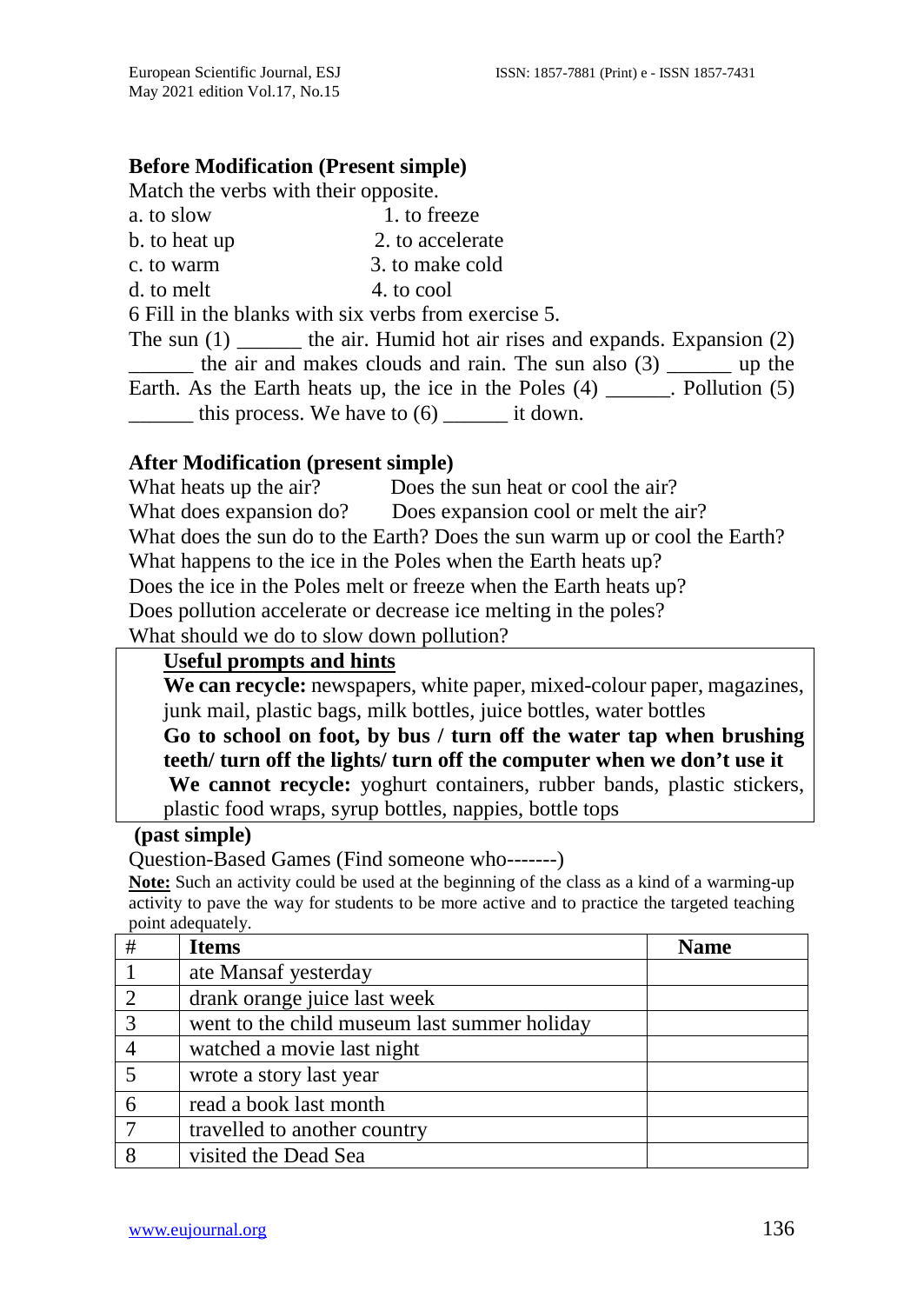| played video games yesterday |  |
|------------------------------|--|
| fasted a day last month      |  |

**Note:** To help students carry out such games easily and successfully, the teacher must provide students with sufficient and clear instructions about the game. He is also required to model the game in front of them to show them exactly how to implement it.

## **Before Modification**

6 Rewrite the following sentences using the correct form of the verbs in bold.

1- Archaeologists who explore Jordan discover that it is a rich historical location.

In the last century, archaeologists who explored Jordan discovered that …

2. Many people live in this area. … during ancient times.

3. Citizens work hard on building their cities using materials which are available around them.

In the past, …

4. The markets attract people from various locations.

Many years ago, …

## **After Modification**

Who explored Jordan?

What did they discover?

Did archaeologists discover that Jordan was a rich or poor location?

Did many people live in Jordan? When was this?

Who worked hard on building the Jordanian cities? What did citizens use to build their cities?

What attracted people from various locations?

Were people attracted by libraries or markets?

## **Before modification**

Complete the passage with the correct form of these verbs.

Be live not change disappear be

The wonders of the ancient world were places where people (1) **lived**.

(2) **Were** there many wonderful locations in the past?

Yes, there (3) **was** a large number of historical places that were unique. Some of these wonders (4) **did not change** at all over the years, but some (5) **disappeared** after many years.

## **After Modification**

Did people live in the wonders of the ancient world? Were there many wonderful locations in the past? Were historical places unique or normal? Did these wonders change over the years?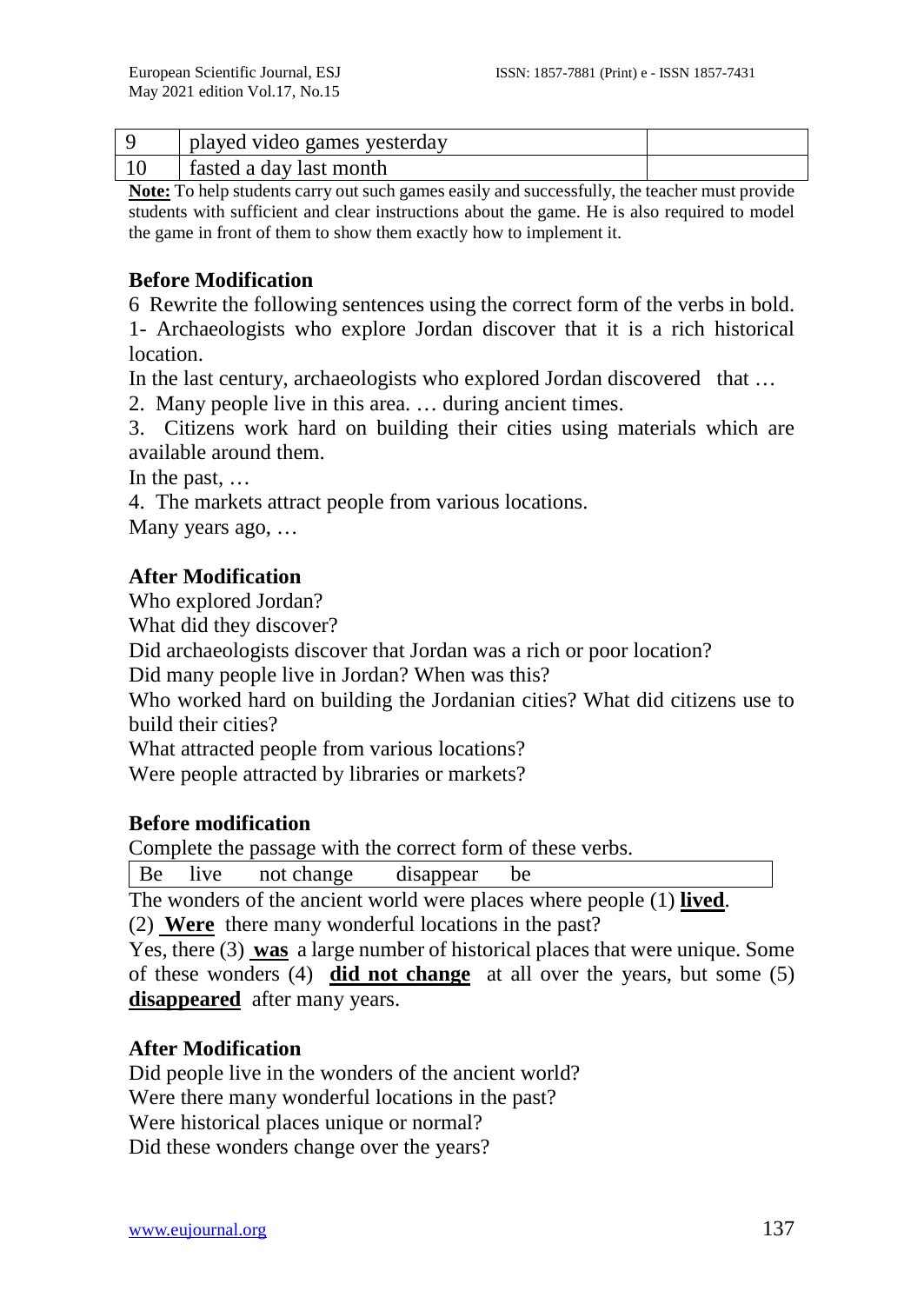Did some of these wonders or all the wonders disappear over the years?

## **Before modification**

#### **The Past Simple (irregular verbs)**

1- In pairs, find the Past Simple forms of these irregular verbs in the texts on pages 55 and 56.

| sit | take | think | 91V <sub>e</sub>                                                               | make |  |
|-----|------|-------|--------------------------------------------------------------------------------|------|--|
|     |      |       | 2-Now in pairs, complete this dialogue with the verbs from the list. Two words |      |  |

are used more than once.

| was | thought | were | became | wrote |  |
|-----|---------|------|--------|-------|--|
|-----|---------|------|--------|-------|--|

The character Sherlock Holmes (1) **was** a professional detective. He (2) **thought** fame (3) **was** not important. Watson (4) **wrote** his stories for people to know Holmes' role in them. Holmes' tools (5) **were** science, logic and observation of small details. His techniques, such as examining fingerprints, later (6) **became** a reality in police investigations. Next time you are in London, visit his famous apartment at 221b Baker Street. It (7)**became** a museum in 1951.

## **After Modification**

Who was Sherlock Holmes?

Was Sherlock Holmes a professional detective?

Did Sherlock Holmes think that fame was important ?

Why did Watson write his stories?

What were Holmes' tools?

Holmes used several tools in his career. Mention two of them.

One of Holmes' techniques became a reality in police investigations. What was that technique?

## **Before modification**

Compare the two books in the photos. Use the adjectives in the list to write sentences

|     |       |       |        | $\frac{1}{2}$ |           |  |
|-----|-------|-------|--------|---------------|-----------|--|
| big | small | thick | famous | old           | colourful |  |

**Instructions**: Read the questions below, then in pairs answer them giving full answers.

For example: **"The encyclopedia is bigger than the story."**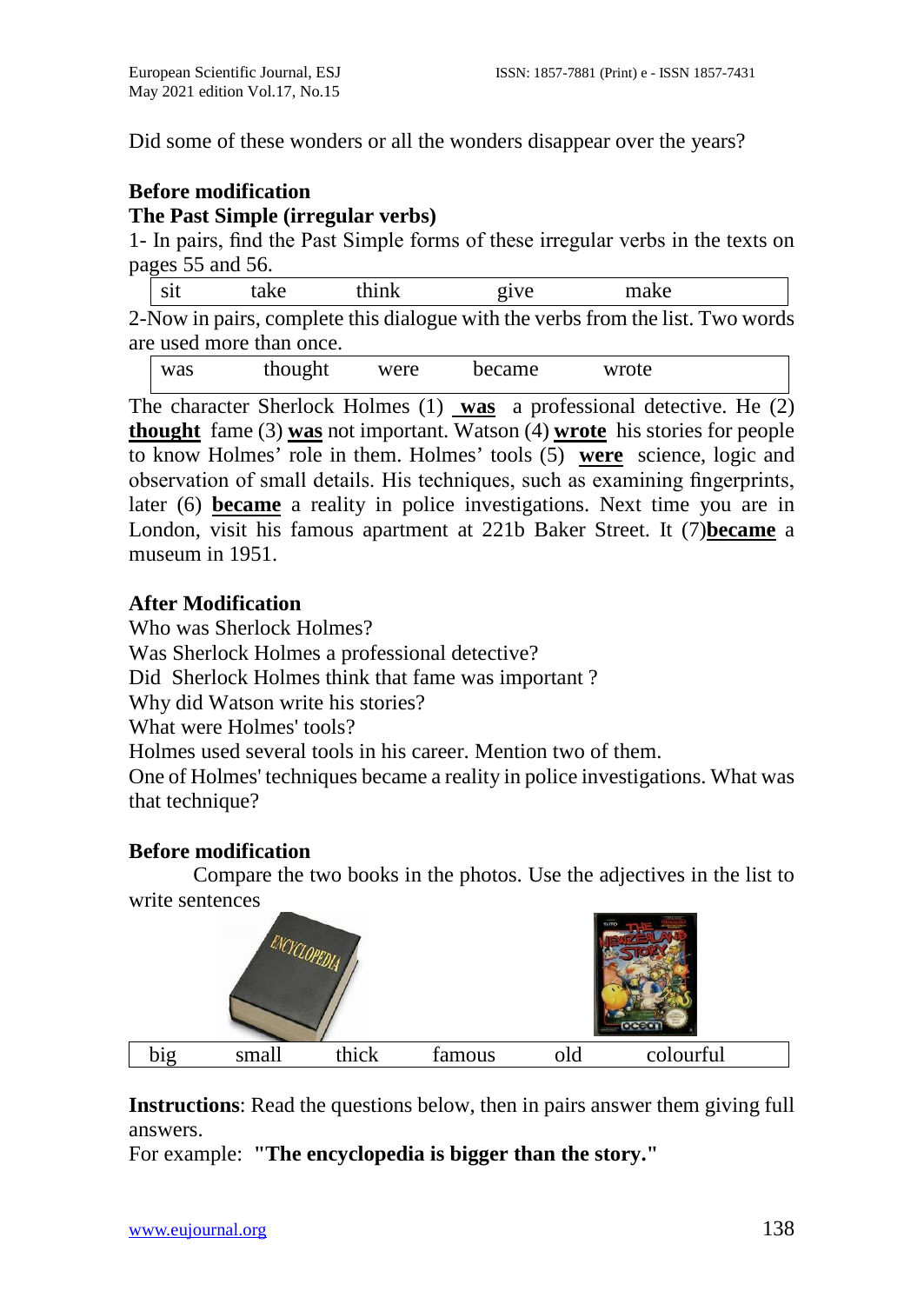Which is bigger the encyclopedia or the story? Which is smaller the encyclopedia or the story? Which is thicker the encyclopedia or the story? Which is more famous the encyclopedia or the story? Which is older the encyclopedia or the story? Which is more colourful the encyclopedia or the story? After answering the questions above, the students are asked to take turns asking and answering the questions orally as a kind of extra practice.

## **Before modification**

Complete this dialogue with the correct form of the adjectives in brackets.

Raed: I saw one of Poirot's stories on TV yesterday! Fatima: Poirot? I don't like him. I only love Miss Marple. Raed: Miss Marple! That boring old lady! Fatima: She's not boring. In any case, she's (1)----------- (boring) than Poirot. Raed: She's (2) ------------------- (intelligent) than Sherlock Holmes. Holmes and Poirot are (3)-------------- (logical) and (4) ------------- (professional) than Miss Marple. Fatima: Maybe, but she's (5)---------- (old) and (6)-------- (wise) than them. Raed: In any case, I like detective stories. They are (7)------------- (interesting) than romantic novels.

#### **After Modification**

Based on the text above, answer the questions below in full forms: **For example: Miss Marple is less boring than Poirot.** 

Who is more boring Miss Marple or Poirot?

Who is less boring Miss Marple or Poirot?

Who is more intelligent Miss Marple or Sherlock Holmes?

Who is less intelligent Miss Marple or Sherlock Holmes?

Are Poirot and Holmes less or more professional than Miss Marple?

Is Miss Marple less or more professional than Poirot and Holmes?

Who is older Miss Marple or Poirot?

Who is wiser Miss Marple or Holmes?

Which is more interesting a detective story or a romantic novel?

Are detective stories more or less interesting than romantic novels?

**Note**: To provide students with more practice and to enable them to get more familiar with comparative and superlative forms, it is recommended to begin or end the class with the following activity:

Find someone in the class who is -------------------------

|  | Items                    | <b>Names</b> |
|--|--------------------------|--------------|
|  | taller than you          |              |
|  | more courageous than you |              |
|  | more patient than you    |              |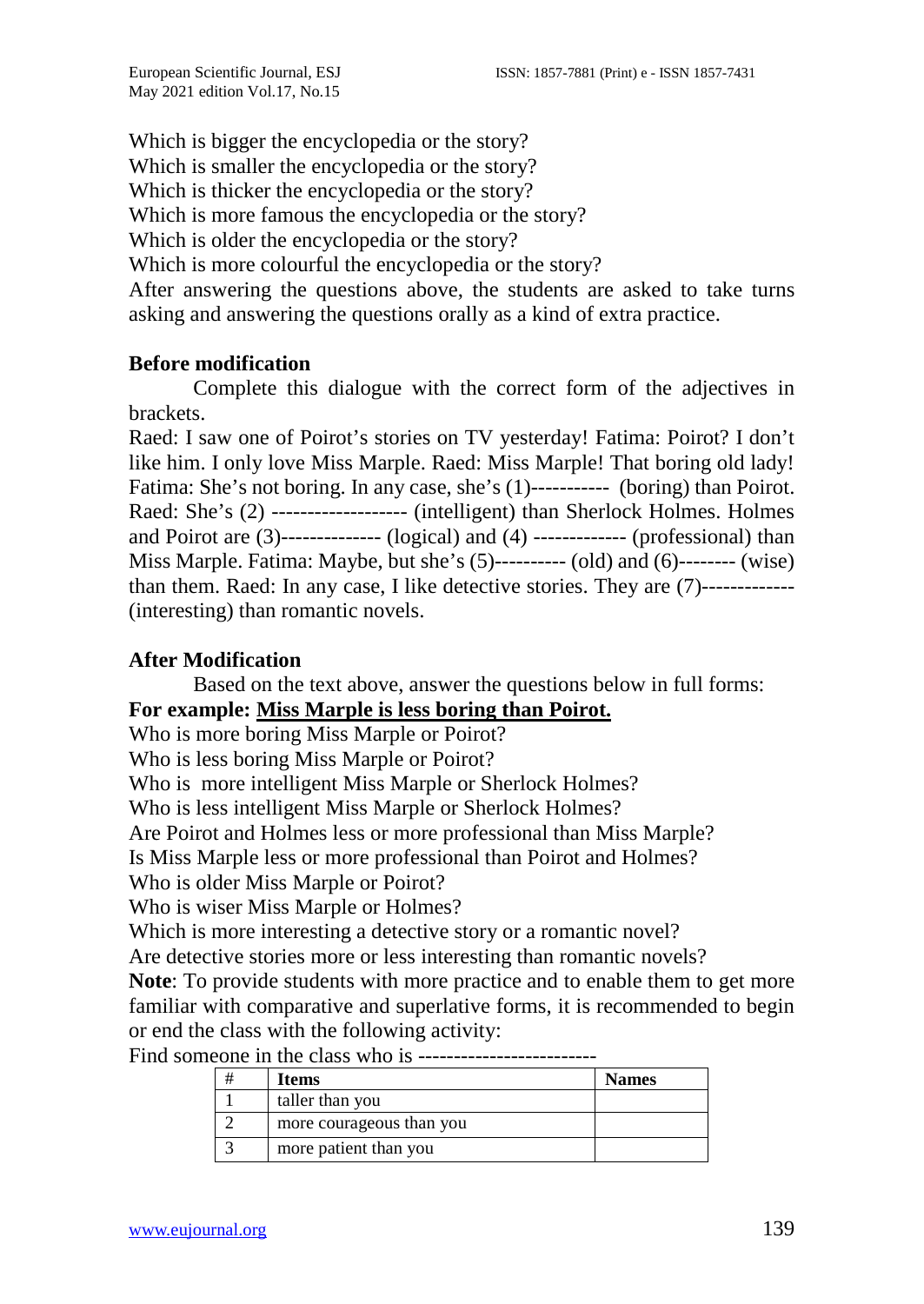| more intelligent than you |  |
|---------------------------|--|
| less intelligent than you |  |
| more logical than you     |  |
| less logical than you     |  |
| happier than you          |  |

Note: When reporting the results to class, please follow the following sample as an example: Ahmad is taller than me this means that I am shorter than him.

Samir is more courageous than me this means that I am less courageous than him.

#### **Before modification**

Complete the text by the new detective Sameer. Use the comparative form of the adjectives from the list.

| Hello! I'm Sameer. I finally passed the test and became a real detective, but    |  |  |  |  |  |  |
|----------------------------------------------------------------------------------|--|--|--|--|--|--|
| Joe didn't. It wasn't so easy; in fact, it was (1) __________ than we expected.  |  |  |  |  |  |  |
| I was (2) __________ than Joe and didn't give up thinking about the solutions    |  |  |  |  |  |  |
| of the different problems. The head detective said that I was (3) ________       |  |  |  |  |  |  |
| than Joe since all the solutions I suggested made perfect sense. Although Joe    |  |  |  |  |  |  |
| is (4) than I am, he couldn't solve all the problems. I think he was             |  |  |  |  |  |  |
| a bit scared of failing; I was (5) __________ than him and didn't care about the |  |  |  |  |  |  |
| test results.                                                                    |  |  |  |  |  |  |

#### **After modification**

Based on the text above, answer the following questions:

Was the test harder or easier than they expected?

Who was more patient Sameer or Joe?

Who was more logical Sameer or Joe? Support your answer with a piece of evidence from the text.

Who is more intelligent Sameer or Joe?

Who was more courageous Sameer or Joe? Support your answer with a piece of evidence from the text.

| Complete this table with the superlative form of the adjectives. |                    |                   |  |  |  |
|------------------------------------------------------------------|--------------------|-------------------|--|--|--|
| Adjective                                                        | Comparative        | Superlative       |  |  |  |
| old                                                              | Older than         | the oldest        |  |  |  |
| pleasant                                                         | more pleasant than | the most pleasant |  |  |  |
| hot                                                              | Hotter than        |                   |  |  |  |
| famous                                                           | more famous than   |                   |  |  |  |
| good                                                             | Better than        |                   |  |  |  |

#### **Before Modification**

 $\mathbf{t}$  the superlative the superlative form of the adjective form of the adjectives.